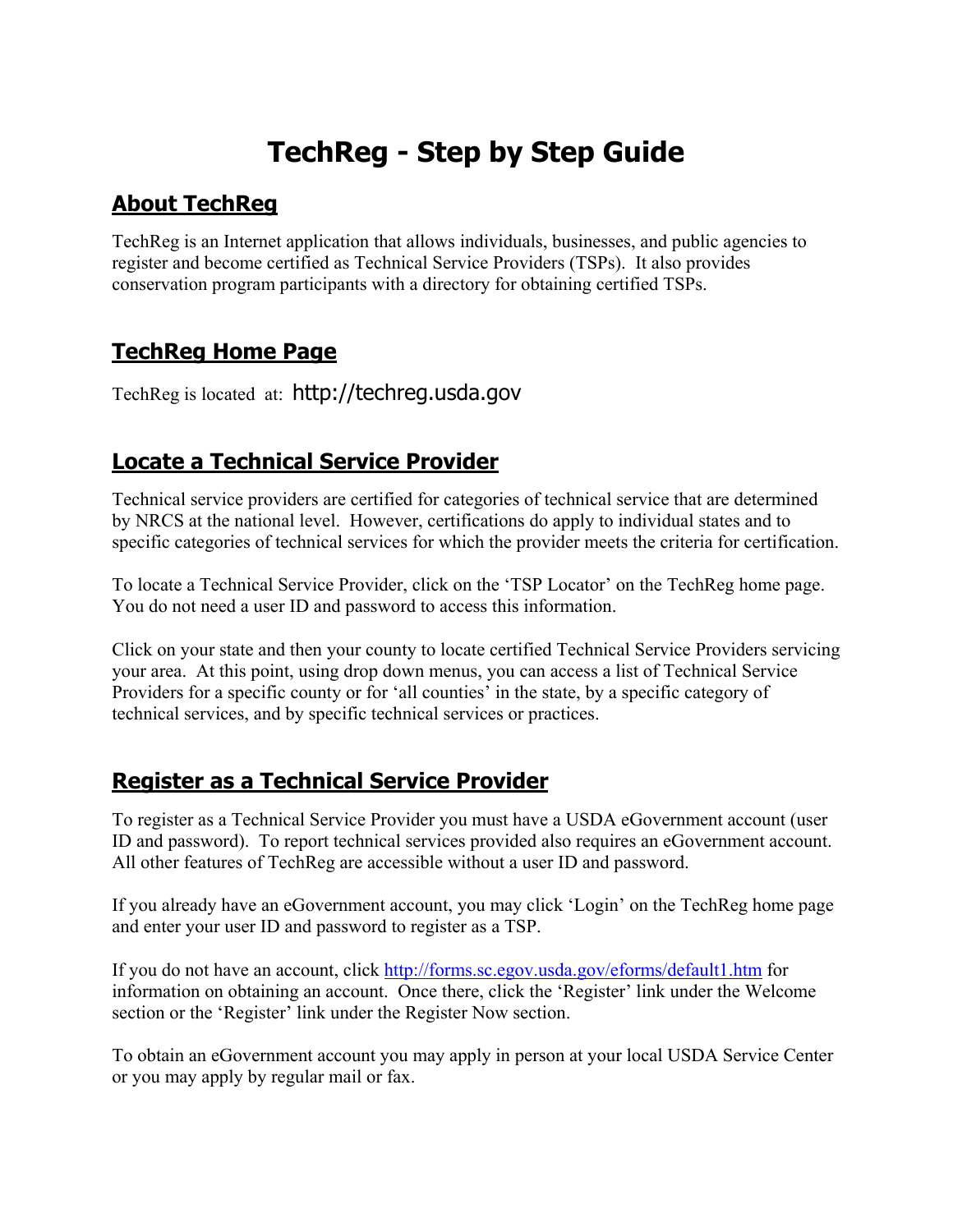#### To apply in person:

- 1. Visit your local USDA Service Center. You can find the location and contact information for a Service Center near you at http://offices.usda.gov/scripts/ndISAPI.dll/oip\_public/USA\_map.
- 2. Complete and sign a form AD-2016 (USDA Registration Form to Request Electronic Access Code).
- 3. A Service Center employee will verify your identity and enter your information into the Service Center records. A driver's license or passport will be needed for identification.
- 4. You will be given a letter during this visit with your temporary user ID.
- 5. By regular mail you will receive a second letter with your temporary password, along with instructions on how to activate your account. Note: Activate your password by the date specified or you will need to restart the process.
- 6. Go to the activation web site and select a permanent user ID and password. Please do not enter any underlining as you enter your password. The underlining simply indicates a numeric entry rather than an alphabetic entry, for example, a 1 (one) versus an 1(L). **Note**: If you cannot get to the activation web site, or you have a problem using it then call WebReg tech support at 1-800-457-3642 or email them at **chd**@stl.rural.usda.gov.
- 7. After exiting from the activation site, please wait a couple of hours before accessing TechReg with your permanent user ID and password. Newly activated USDA eGovernment accounts must be replicated among the three USDA agency computer centers. This is not an instantaneous process so time is needed for remote computer networking to take place to associate your account with TechReg.

#### To apply by regular mail or fax:

- 1. Call your local USDA Service Center and they can mail you the AD-2016 form, or you can access a copy of the form from http://forms.sc.egov.usda.gov/eforms/default1.htm. (Once there, click Register, then click AD2016 on the page that pops up.) You can find the location and contact information for a Service Center near you at http://offices.usda.gov/scripts/ndISAPI.dll/oip\_public/USA\_map.
- 2. Complete the form and have your signature notarized.
- 3. Mail or fax the form to your local USDA Service Center.
- 4. You will receive two separate letters by regular mail. One will provide you with your temporary user ID and the second will provide you with your temporary password along with instructions on how to activate your account.
- 5. Go to the activation web site and select a permanent user ID and password. Please do not enter any underlining as you enter your password. The underlining simply indicates a numeric entry rather than an alphabetic entry, for example, a  $1$  (one) versus an  $1(L)$ . **Note**: If you cannot get to the activation web site, or you have a problem using it then call WebReg tech support at 1-800-457-3642 or email them at **chd**@stl.rural.usda.gov.
- 6. After exiting from the activation site, please wait a couple of hours before accessing TechReg with your permanent user ID and password. Newly activated USDA eGovernment accounts must be replicated among the three USDA agency computer centers. This is not an instantaneous process so time is needed for remote computer networking to take place to associate your account with TechReg.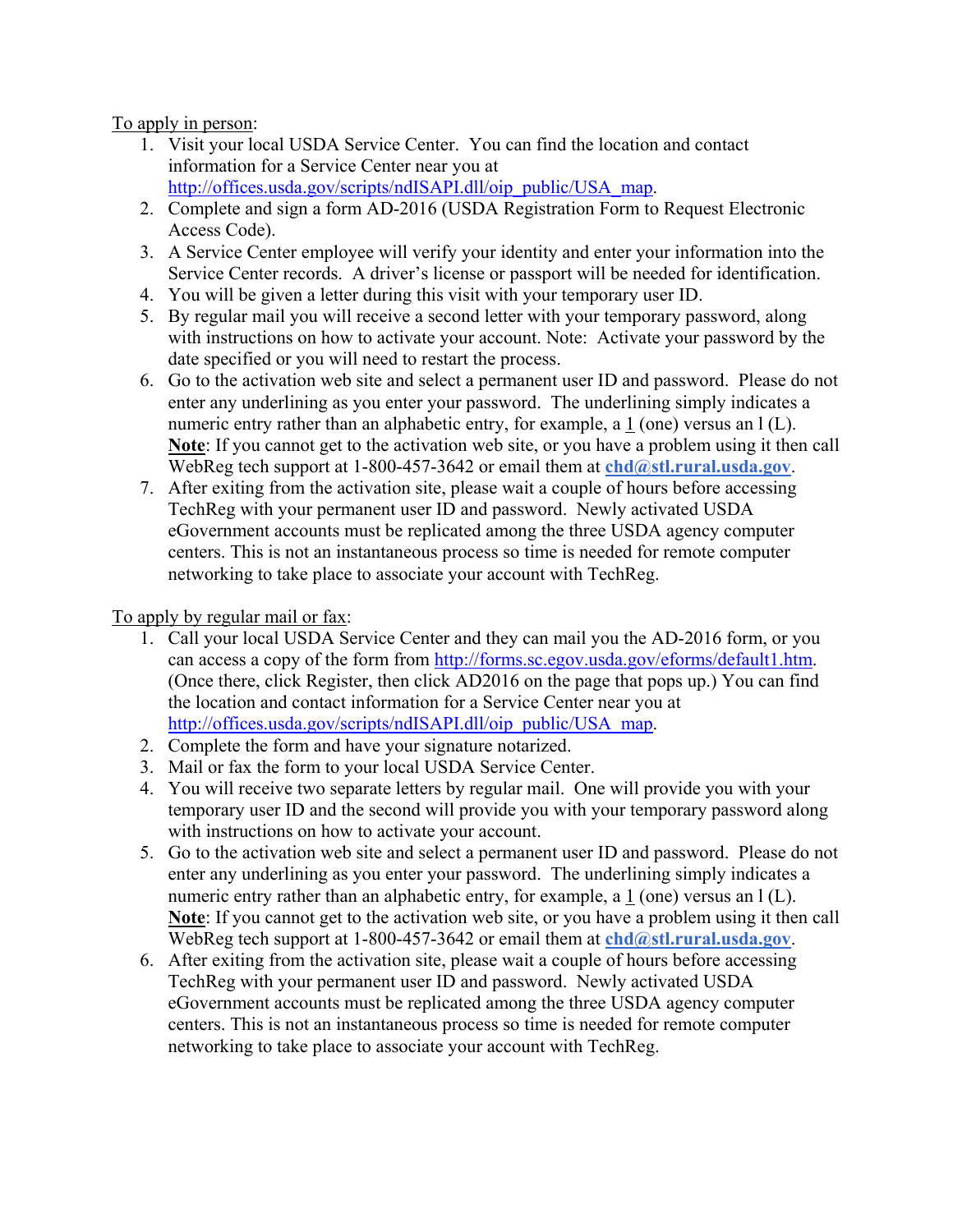# **Apply Online for Certification as a Technical Service Provider**

Applications may be submitted by individuals, businesses, or public agencies.

Access to USDA authenticated web sites is handled through a common sign-in screen known as WebCAAF. As a security precaution, you have three chances to log in using your USDA eGovernment account. After three consecutive unsuccessful tries your account is locked. The lock on the account should release itself after a period of inactivity.

If you cannot log in, then wait until the next day, and try again. Make sure that you are using the correct user ID and password. If you still cannot log in the next day, then contact TechReg technical support by email at **Techreg@nrcs.usda.gov** or by phone (toll-free) by calling the USDA help desk at 1-888-311-1444. You can use the 'Contact Us' button on TechReg to access a hotlink ('email') to generate an e-mail message to TechReg technical support.

#### **Login to TechReg:**

- 1. Click the 'Login' signup box on the TechReg home page.
- 2. On the WebCAAF Authorization and Authentication screen , enter your user ID and password and click 'login.'
- 3. An Apply Online page will be displayed. This page will display information from your eGovernment account. Please review this information for accuracy since your mailing address, email address, and telephone number will be used by both NRCS and conservation program participants trying to reach you. To correct any errors, please contact your local USDA Service Center.
- 4. Please enter your preferred contact method 'Email' or 'Mail.'
- 5. Check the 'yes' block if you can speak Spanish.
- 6. Indicate if you are registering as 'myself (an individual)' or as an 'Individual with a Public Agency (An Employee of a Public Agency).'
- 7. Review the terms and conditions of the Certification Agreement. You must agree to the terms and conditions of the agreement in order to be certified. Click 'agree' to move into Profile Part 1 of the application.

### **Complete Profile Part 1 (Background) – Application for Certification**

Please fill out all relevant sections of the profile in order to become a certified TSP.

Use the 'update…' and 'add…' buttons to add records. Use the 'edit' button to edit previously entered records.

If you have entered the system in order to create a business or public agency, and do not plan to become a certified TSP yourself, then only fill out part B: Associated Companies / Agencies. The rest of the profile is not necessary.

Data displayed in Section A comes from the USDA customer database. Your customer record was created when you became a customer of the Farm Service Agency (FSA), Rural Development (RD), or the Natural Resources Conservation Service (NRCS), or when you registered to obtain a USDA eGovernment account. If any of the data in section A is incorrect,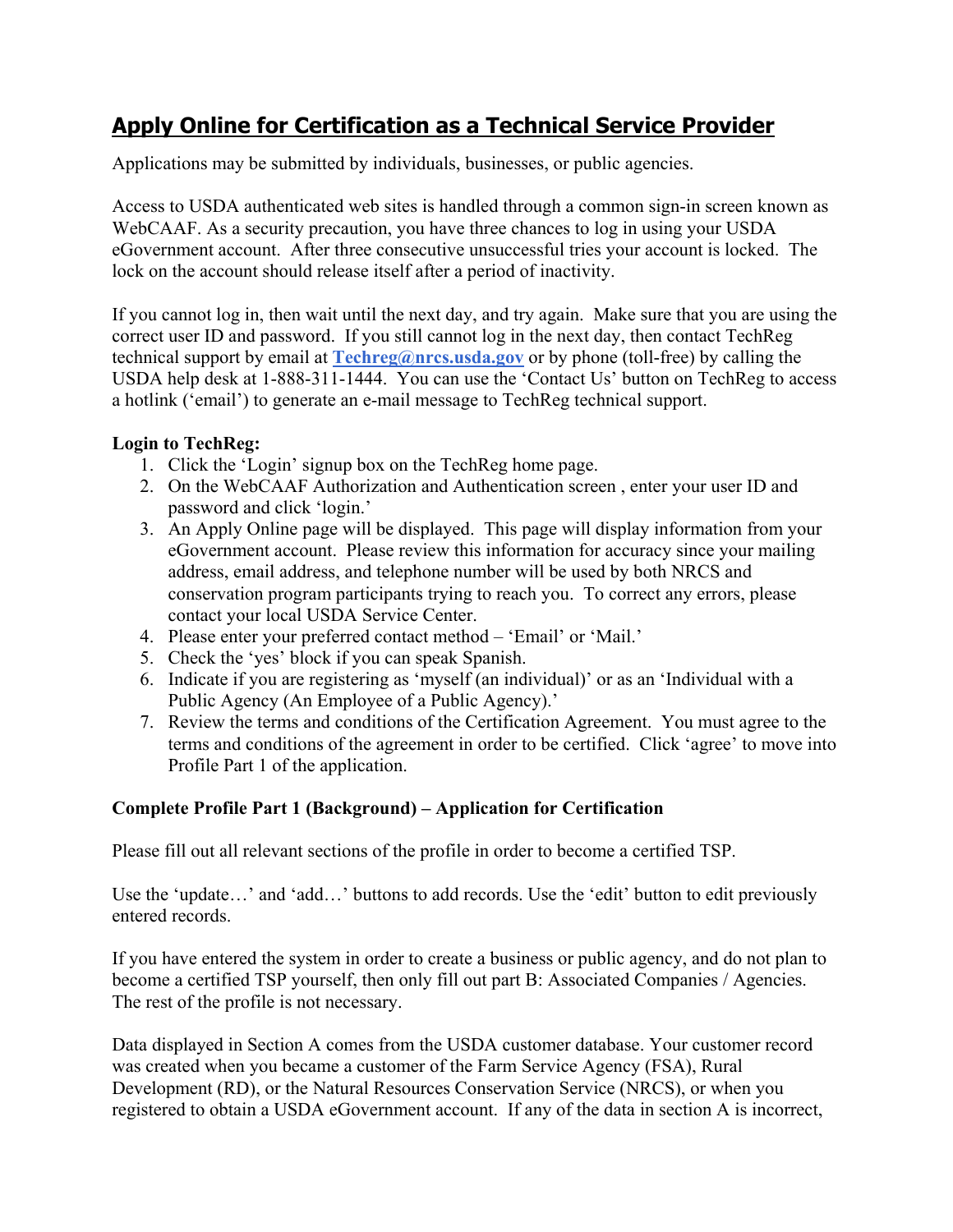please contact the Service Center office that originally created your customer account to have those corrections made.

#### **Steps to Complete Profile Part 1:**

- 1. Section A, Contact Information, will be populated with your background information from the USDA Customer database (SCIMS).
- 2. Complete section B, Associated Companies/Agencies, only if the application for certification is for a business or public agency and only if you are the official representative of that business or public agency and have the authority to sign the Certification Agreement on behalf of that business or public agency. Official representatives are not required to be certified TSPs. Creation of a business or public agency will require that at least one individual associated with the business or public agency be certified as a TSP. To proceed:
	- 1. Click the 'Business/Agency Profile' button to access a Business / Agency screen.
	- 2. Click the 'Add Business/Agency' button to add a business or agency.
	- 3. Confirm that you are the official business / agency representative and have the authority to sign the certification agreement on behalf of the business or agency. Note: Once at least one certified individual is associated with the business, a certification agreement can be electronically signed by the official representative.
	- 4. Enter the Business Type, Tax Identification Type, and Federal Business Tax ID.
	- 5. Click on 'update employees' to associate certified TSPs with the business or agency.
	- 6. Click 'Generate Certification' to electronically sign a certification agreement and complete the business or agency certification process.

The remainder of the certification application pertains to certification of an individual.

3. Complete section C, Relevant Accreditations/Licenses to enter the licenses or certifications that are required to satisfy the criteria for certification in the categories of technical service you wish to provide. Include any state required licenses, license numbers, and expiration dates. This information is critical in order to remain on active status once certified. As information changes, you can return to this page to update your certification.

### Add a Certification

- 1. Click on the 'Add Certification/License' button.
- 2. Select a certifying organization.
- 3. Indicate the organization type by clicking on the appropriate button.
- 4. If it is a state certification or license, select the state from the dropdown list.
- 5. Enter the license number, if applicable.
- 6. Enter the license expiration date directly or use the popup calendar.
- 7. Click 'Save.'

Edit or Delete a Certification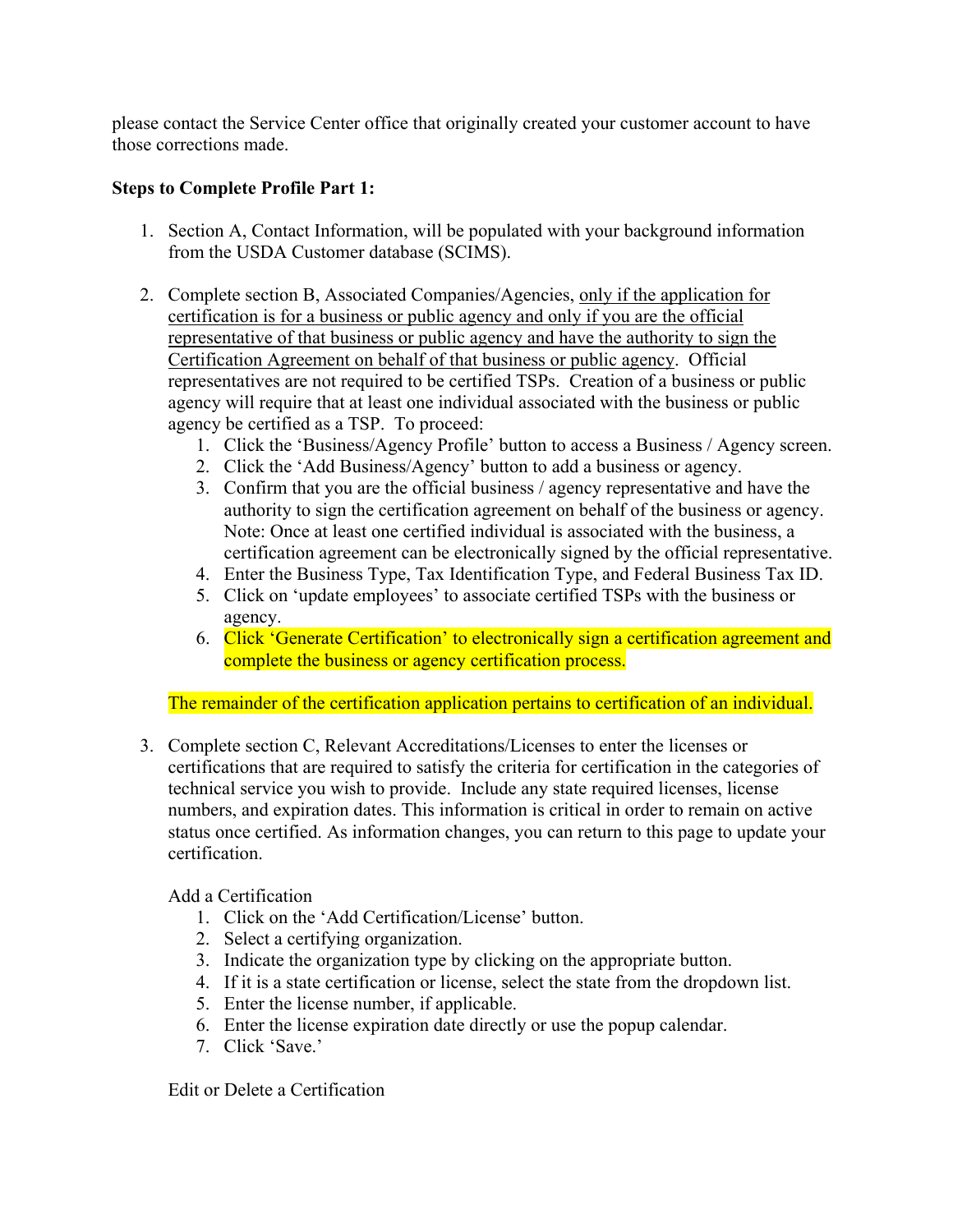- 1. Click 'Edit' in the row you wish to update.
- 2. Change the information as needed.
- 3. Click 'Save' or 'Delete.'
- 4. Complete section D, Education and Training, by entering Bachelors or Graduate degrees, NRCS training, or other training required to satisfy the criteria for certification.

Add Education and Training

- 1. Click the 'Add Education' button.
- 2. Enter the name of the institution.
- 3. Select the area of study.
- 4. Enter the completion date directly or use the popup calendar, if completed in 1978 or later.
- 5. Click 'Save.'

Edit or Delete Education and Training

- 1. Click 'Edit' in the row you wish to update.
- 2. Change the information as needed.
- 3. Click 'Save,' 'Delete,' or 'Close.'
- 5. Complete section E, Relevant Work Experience, by entering information regarding your work experience as it relates to providing technical services.

Add Relevant Work Experience

- 1. Click the 'Add Work Experience' button.
- 2. Enter the completion date directly or use the popup calendar, if completed in 1978 or later.
- 3. Enter the description of the work performed in the comments box.
- 4. Enter start and end dates if applicable.
- 5. Click 'Save.'

Edit or Delete Relevant Work Experience

- 1. Click 'Edit' in the row you wish to update.
- 2. Change the information as needed.
- 3. Click 'Save,' 'Delete,' or 'Close.'
- 6. Complete section E1, Professional References, by providing at least two non-USDA references that can verify your experience and qualifications (this is not a recommendation for certification).

The purpose of this section is to provide professional references who can verify your work. Please provide two customer references where technical service has been provided who can verify your experience and proficiency for conservation planning and/or designing, layout, installation, and checkout of the conservation practices for the categories of technical service you wish to provide. USDA staff cannot be used as references for this purpose. Please provide the names of the references, addresses, phone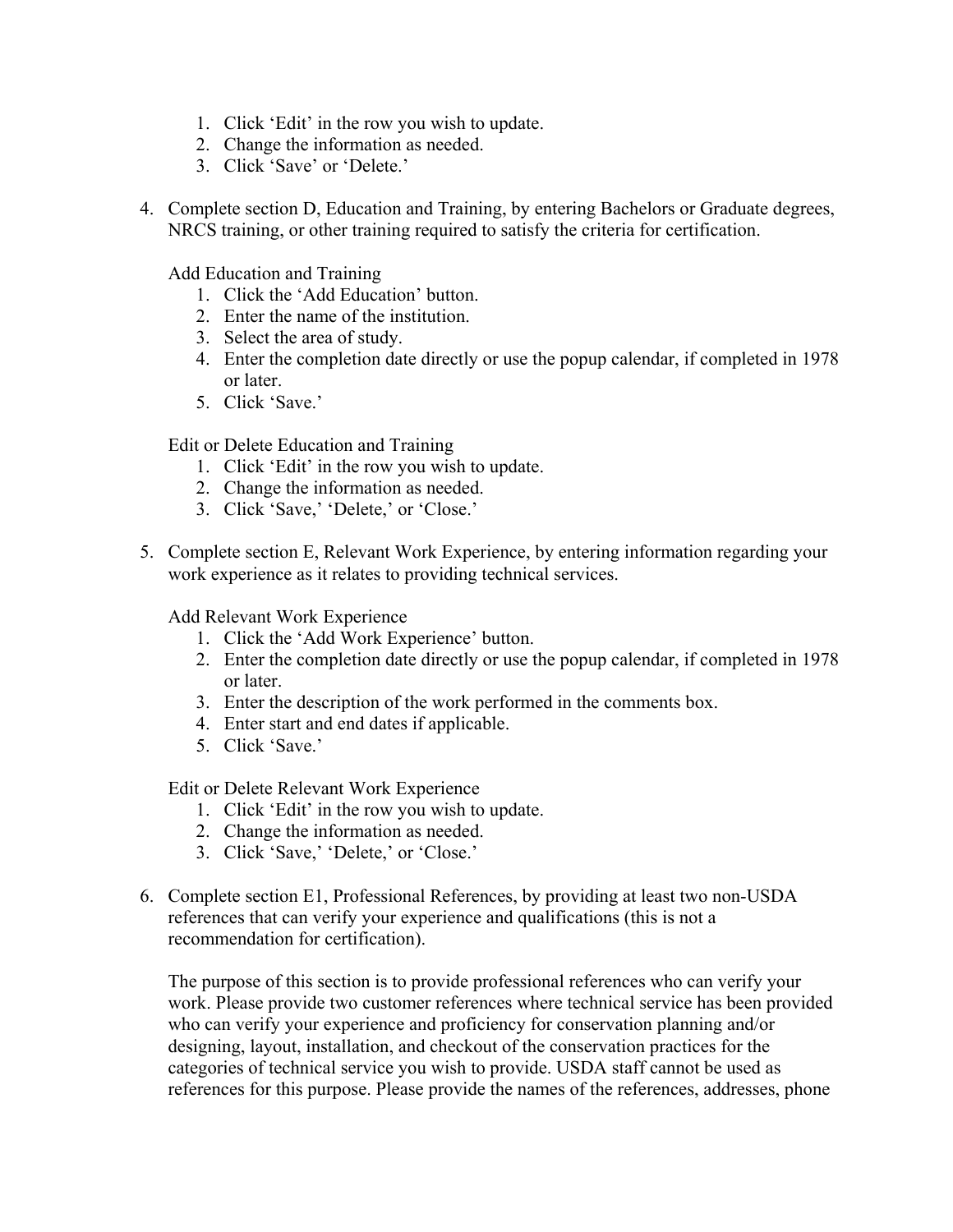numbers, and email addresses as available, where they can be reached.

The references will only be used by USDA personnel and will not be published in the resume available from the TSP Locator in TechReg.

7. Complete section F, Familiarity with NRCS Guidelines, Criteria, Standards, and Specifications by entering a brief description of your familiarity with these items. If any of this information changes, you can return to this page to update your certification.

Add Familiarity with NRCS Guidelines, Criteria, Standards, and Specifications

- 1. Click the 'Add NRCS Familiarity' button.
- 2. Enter the completion date directly or utilize the popup calendar, if completed in 1978 or later.
- 3. Describe your familiarity with NRCS guidelines, criteria, standards, and specifications.
- 4. Click 'Save.'
- 8. Click 'Continue to Profile Part 2.'

### **Complete Profile Part 2 (Technical Services) – Application for Certification**

Please fill out all relevant sections of the profile in order to become a certified TSP.

#### **Steps to complete Profile Part 2:**

1. Complete section G by selecting a state/category (or categories) combination and then use the "Confirm Qualifications" to complete the certification criteria portion. Records must be entered in this section before you can complete the rest of the application.

To select a state and categories:

- 1. Click 'Add Category**'** to select a state and the technical service categories you desire to provide.
- 2. Select a state from the drop-down box.
- 3. The Category Available section will be populated with the choices available for the selected state.
- 4. Click the "Click to go to Category Detail Page" to open another page with a comprehensive report of the categories and associated technical services. Close this page to return to the Add Category page.
- 5. Click a category for which you desire certification and then click the >>> box to move the category to the Category Selected list. (You can select more than one category at a time by holding down the control key on your keyboard and clicking on each category that you desire to move to the Category Selected list. Then click >>> to move all of the items at once.).
- 6. To remove items from the Category Selected list, click the items in the Category Selected box, then click the  $<<$  box.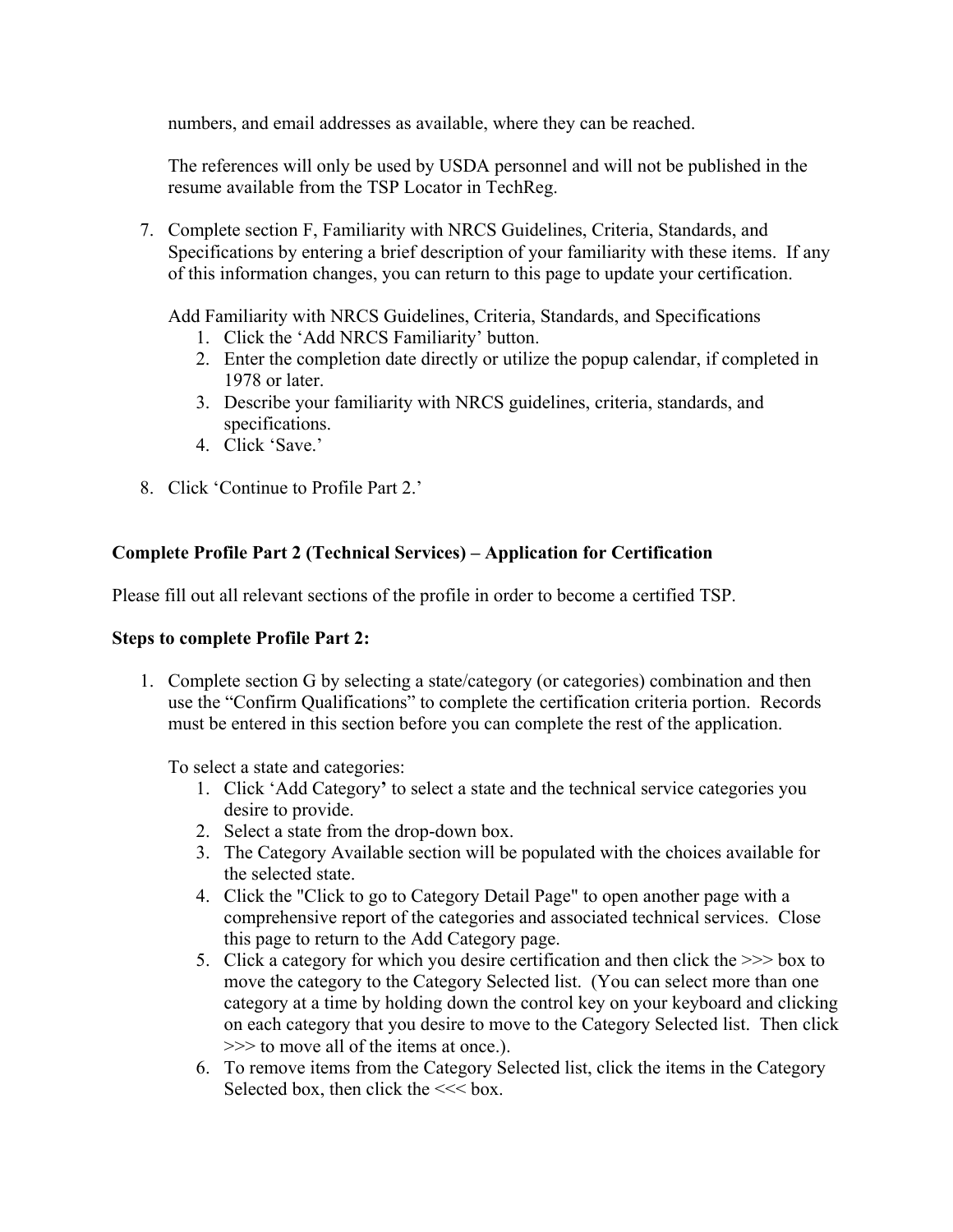- 7. Save your selection.
- 8. Since the certification process is state-centric, you must repeat this process for each state in which you desire to provide technical services.

**Note:** After selecting the categories, you must match your qualifications entered in Profile Part 1 to the categories selected.

To enter qualifications for categories:

- 1. Click the 'Confirm Qualifications' button in the category row for which you need to enter qualifications.
- 2. Select **ONE** group from the groups listed. You must meet **ALL** of the certification criteria in the selected group.
- 3. If the selected group requires a license or certification, select a license or certification from the drop-down list.
- 4. For each criteria item within your selected group, place a check mark in each box, Education, Work Experience, or NRCS familiarity that satisfies the criteria. For example, if the criteria require a degree in a particular field, and you listed your degree under Profile Part 1, section D, Education and Training, you should check the box for that row under Education.
- 5. When you have confirmed your qualifications, click 'Save.' After saving, you will be returned to the Profile Part 2 screen.
- 6. Once all the criteria for certification have been met the status of the category will be set to 'Ready.' You can then electronically sign a certification agreement.
- 2. Complete section H, Services to be Provided. Each category entered in section G defaults to All Services (all technical services) within the category in section H. You may not wish to provide all of the technical services in the category. If that is the case, you can limit the list of services by using the 'edit' button to select only those services you wish to provide.

To select services for a category:

- 1. Click 'Edit' on the row in section H, Services to be Provided.
- 2. Click selections in the Service Available list, then click the >>> box to move items to Services Selected list.
- 3. To remove items from the Services Selected list, click the selections in the Services Selected box, then click the  $<<$  box.
- 4. Save your selection.
- 3. Complete section I, Servicing Areas. The states listed are those you entered in section G. You may not wish to provide technical services in all of the counties in the state. If that is the case, you can limit the list of counties by using the edit button and then selecting only those counties in which you desire to provide technical services.

Click the 'Edit**'** button to display a data entry form for completing information about the Servicing Area for which you wish to be certified. By default, you are requesting certification for every county within a state. If you wish to serve only selected counties,